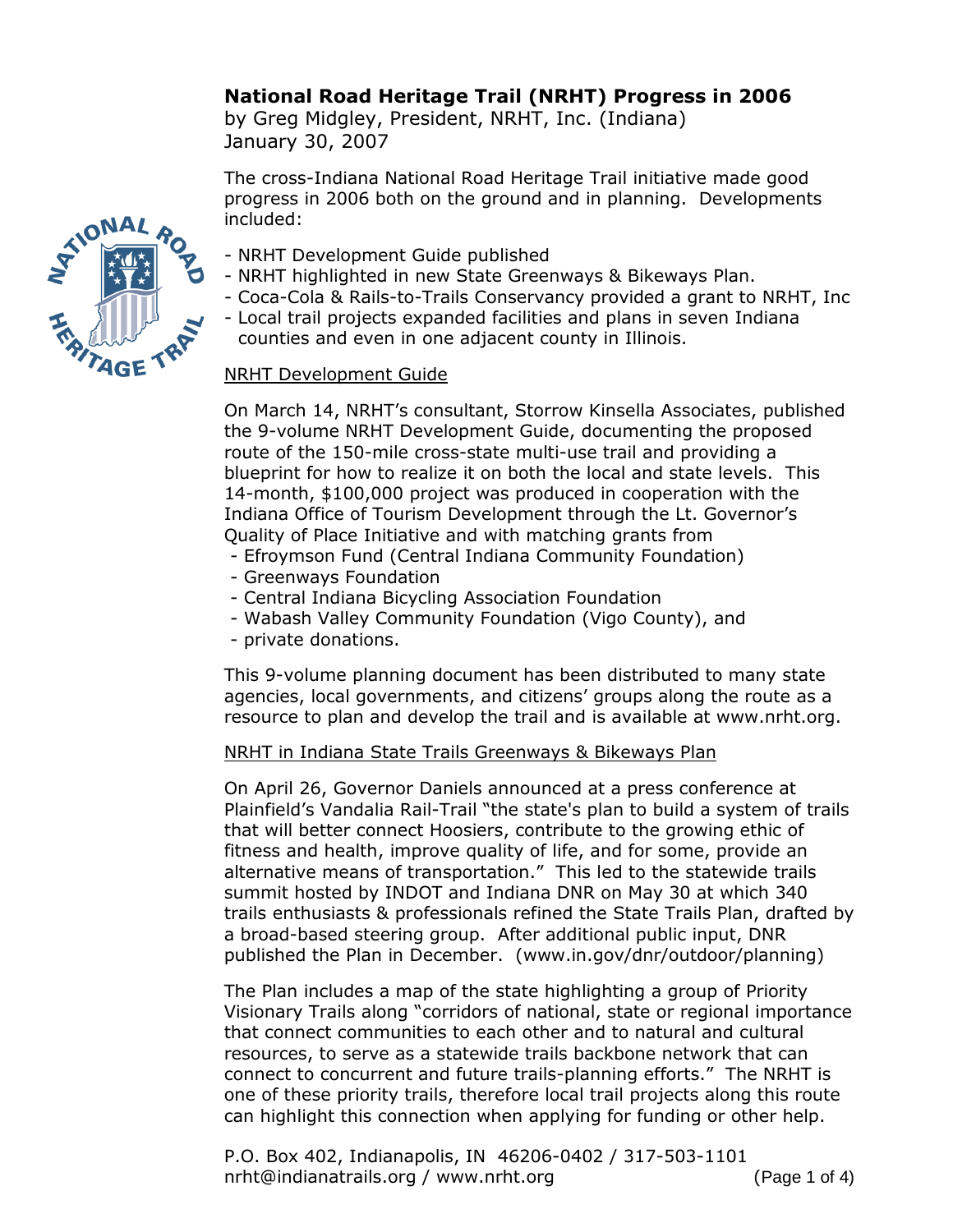# Coca-Cola North America Grant for NRHT

The national Rails-to-Trails Conservancy (RTC) is directing a series of grants by Coca-Cola North America "to catalyze trail development and maintenance". RTC chose NRHT, Inc as one of 14 organizations around the country to receive a \$5,000 grant as part of this program. Follow the Coca-Cola link at www.railtrails.org for the complete list. The NRHT, Inc board of directors is currently working on a plan to effectively utilize this much appreciated help. It will include a combination of local trails support and overall NRHT promotional activities.



Along the proposed 150-mile route in Indiana, 23 miles are open to trail users in 7 segments, and 55 miles are highlighted for likely future planning. Following is a brief summary of recent developments and near term plans. For more details or clarifications, visit the local links at www.nrht.org, contact local trails organizations, or contact NRHT, Inc.

### Vigo County

The creators of the original National Road Heritage Trail continue to show strong support for trails. The City of Terre Haute has several upgrades of their existing 7.5-mile NRHT working hard to pass the INDOT bid step:

- 0.6 mile extension to Chamberlain Rd and the new Delmar & Betty Jones Trailhead, including wildflower gardens, a shelter, amphitheater, restrooms, overlook area, and ample parking
- Twigg Rest Area upgrade with restroom/storage facility, playground, and shelters
- Several local trails connecting the NRHT with neighborhoods and other parts of the city
- Fairbanks Park connector bringing the NRHT to the City/County Government Complex and to the Wabash River

Rose-Hulman Institute of Technology in Terre Haute provided several student engineering projects to help plan future expansions, including:

- proposal to connect a subdivision near Rose-Hulman to the NRHT,
- design of a dedicated trail bridge across the Wabash River, capitalizing on a planned pipeline to cross the river, and
- detailed property ownership and condition research along the 38 mile section of Historic National Road from the Indiana-Illinois state line to Greenup, Illinois, documenting the potential for a separated bike path along that corridor. (Commissioned by the Clark County Trails Coalition)

The Vigo County Parks Department has also participated in related planning, working with INDOT to propose a pathway between Terre Haute and West Terre Haute as part of the upgrade of the Wabash River causeway. Moreover, Vigo County Parks established a formal paved entry connection to Hawthorn Park and the National Road Heritage Trail.

P.O. Box 402, Indianapolis, IN 46206-0402 / 317-503-1101 nrht@indianatrails.org / www.nrht.org (Page 2 of 4)

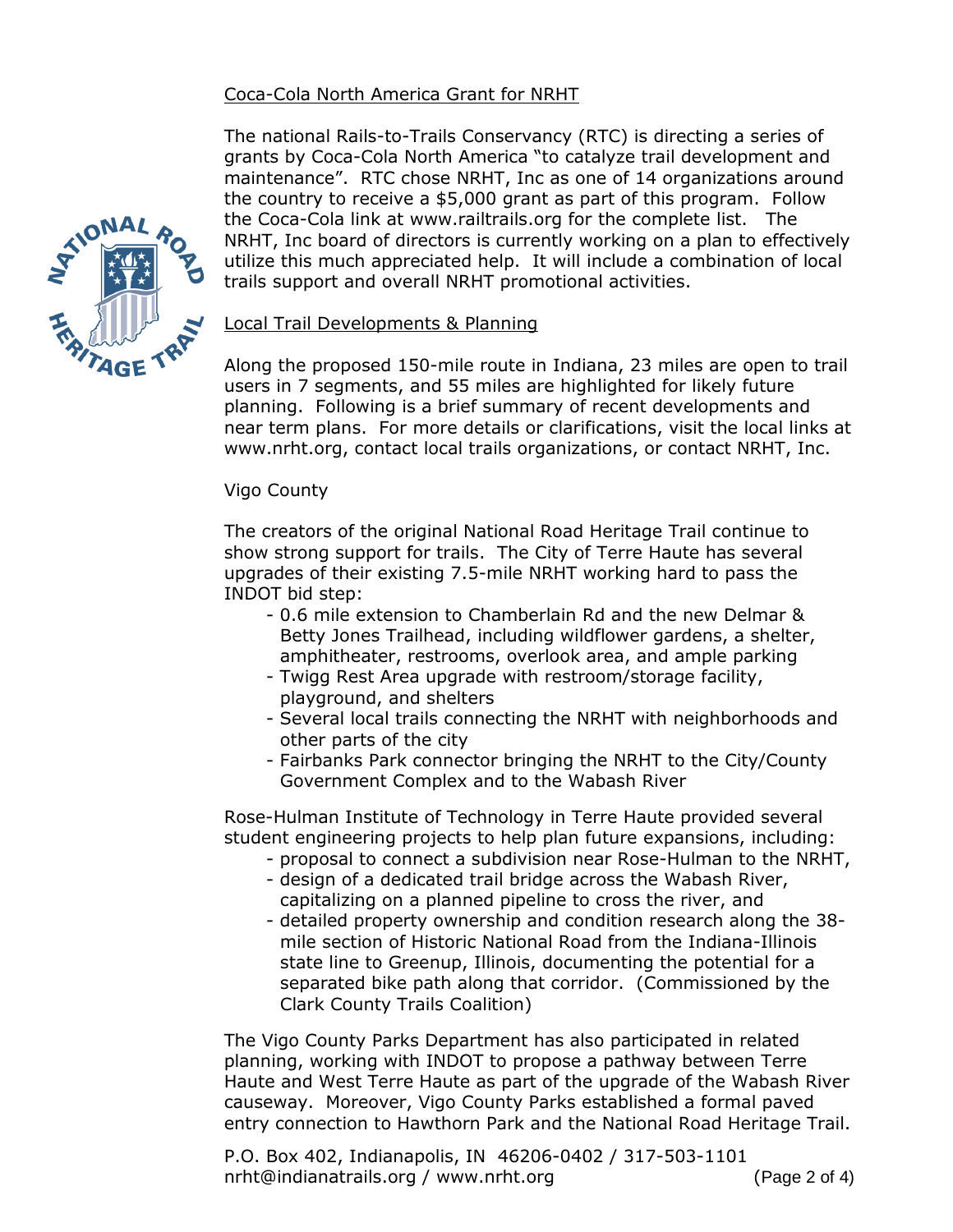Clay County

There were no specific developments or planning activities to report.

### Putnam County



The People Pathways not-for-profit assisted the City of Greencastle to obtain a federal Safe Routes to School grant. This grant completed the funding needed to launch the long-planned 2-mile Albin Pond Trail that will connect 4 schools, a nature center, and the existing 3.1-mile NRHT component Greencastle/Fillmore Trail. This will allow planning attention to shift to the 4-mile Campus Link Trail that already has federal (TE) funding and will link the Greencastle/Fillmore Trail to DePauw University and its Nature Park and form the NRHT route across Greencastle.

### Hendricks County

The rustic 3-mile NRHT component, Vandalia Trail, connecting the towns of Amo and Coatesville was upgraded to all-weather status for hiking and also opened to off-road bicycles in 2006. This was accomplished by converting the 60-foot long, 30-foot high railroad trestle over Crittenden Creek to a trail bridge with a grant from the Central Indiana Bicycling Association Foundation. Preparations also began to create the equestrian crossing of Crittenden Creek, which should lead to opening the first section of NRHT equestrian trail sometime in 2007.

The Town of Plainfield received federal (TE) funding for extension of their Vandalia Rail-Trail east from Franklin Park across the center of town and connecting back to the former Vandalia Railroad right-of-way. This will be bid in 2007. This section includes the creative reclamation of urban space by enclosing an open drainage ditch with storm sewer pipe and constructing the trail on top. Also, Plainfield's extension of the new Ronald Reagan Parkway north from US 40 will include bike/pedestrian facilities to connect hundreds of homes to the Vandalia/NRHT.

# Marion County

The Indianapolis Cultural Trail: A Legacy of Gene & Marilyn Glick made great strides in 2006, led by Andre Lacy, Chairman of LDI, Inc and Brian Payne, President of Central Indiana Community Foundation. Connecting the cultural districts downtown, the Trail will be well-positioned to serve as the future hub of the cross-state NRHT. Fundraising for the 7.5-mile urban trail reached \$34 million of the \$50 million budget. The goal of the 20-member fundraising committee is to raise most of the remaining in 2007. Construction is scheduled to begin in May on a half mile of the Trail along Alabama Street from Market Street to North Street.

P.O. Box 402, Indianapolis, IN 46206-0402 / 317-503-1101 nrht@indianatrails.org / www.nrht.org (Page 3 of 4)